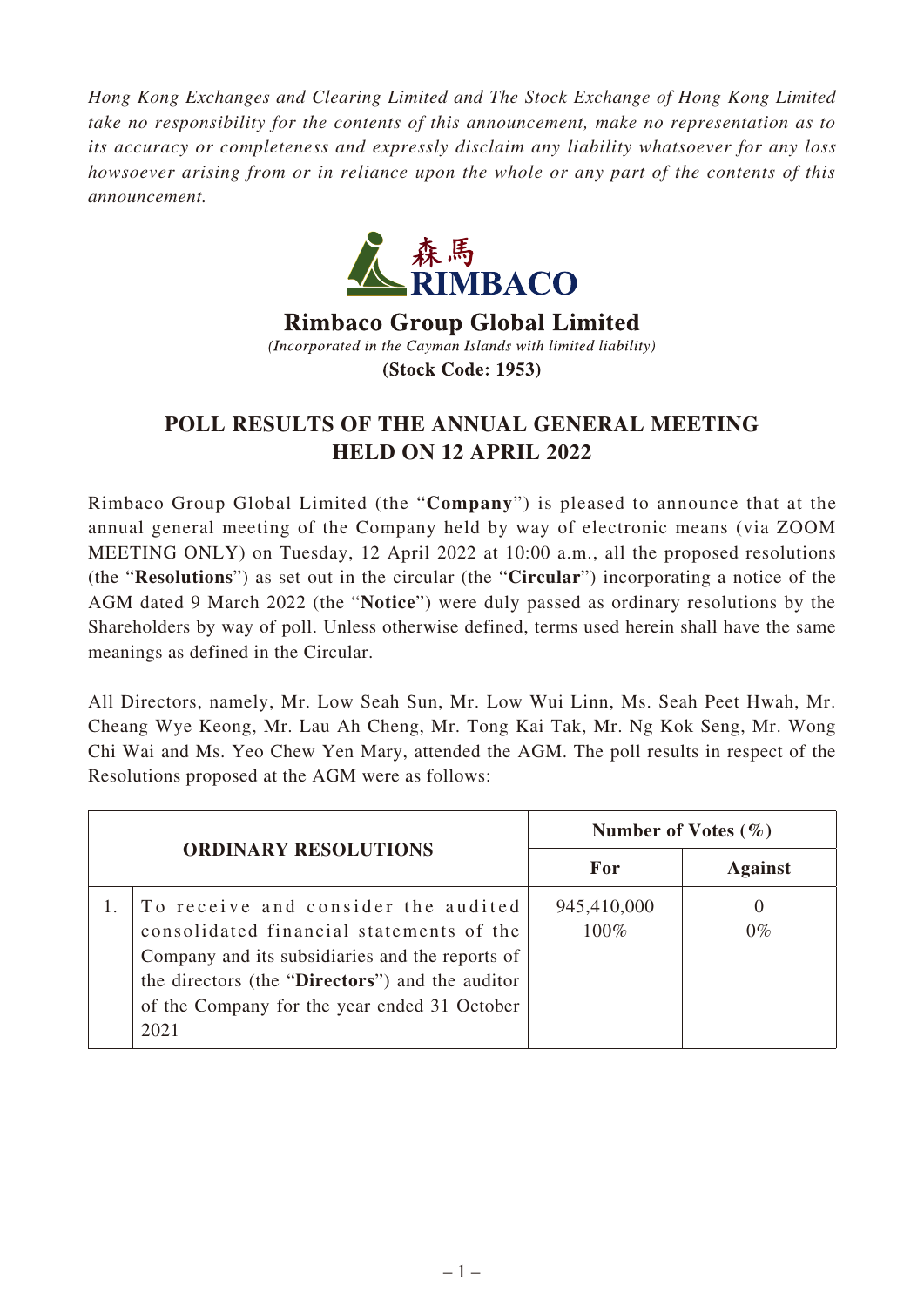|    |                                                                                                                                                        | Number of Votes $(\% )$ |                         |
|----|--------------------------------------------------------------------------------------------------------------------------------------------------------|-------------------------|-------------------------|
|    | <b>ORDINARY RESOLUTIONS</b>                                                                                                                            | For                     | <b>Against</b>          |
| 2. | To re-elect Mr. Low Seah Sun as an<br>(a)<br>executive Director                                                                                        | 945,410,000<br>100%     | $\Omega$<br>$0\%$       |
|    | To re-elect Mr. Low Wui Linn as an<br>(b)<br>executive Director                                                                                        | 945,410,000<br>100%     | $\Omega$<br>$0\%$       |
|    | To re-elect Mr. Lau Ah Cheng as an<br>(c)<br>executive Director                                                                                        | 945,410,000<br>100%     | $\Omega$<br>$0\%$       |
|    | To re-elect Mr. Tong Kai Tak as a non-<br>(d)<br>executive Director                                                                                    | 945,410,000<br>100%     | $\Omega$<br>$0\%$       |
|    | To authorise the board of Directors<br>(e)<br>(the "Board") to fix the Directors'<br>remuneration                                                      | 945,410,000<br>100%     | $\Omega$<br>$0\%$       |
| 3. | To re-appoint SHINEWING (HK) CPA Limited<br>as the Company's auditor and to authorise the<br>Board to fix its remuneration                             | 945,410,000<br>100%     | $\Omega$<br>$0\%$       |
| 4. | To grant a general mandate to the Directors<br>to issue, allot and otherwise deal with the<br>Company's shares                                         | 945,410,000<br>100%     | $\overline{0}$<br>$0\%$ |
| 5. | To grant a general mandate to the Directors to<br>repurchase the Company's shares                                                                      | 945,410,000<br>100%     | $\overline{0}$<br>$0\%$ |
| 6. | To extend the general mandate granted to<br>the Directors to allot, issue and deal with the<br>Company's shares by the amount of shares<br>repurchased | 945,410,000<br>100%     | $\Omega$<br>$0\%$       |